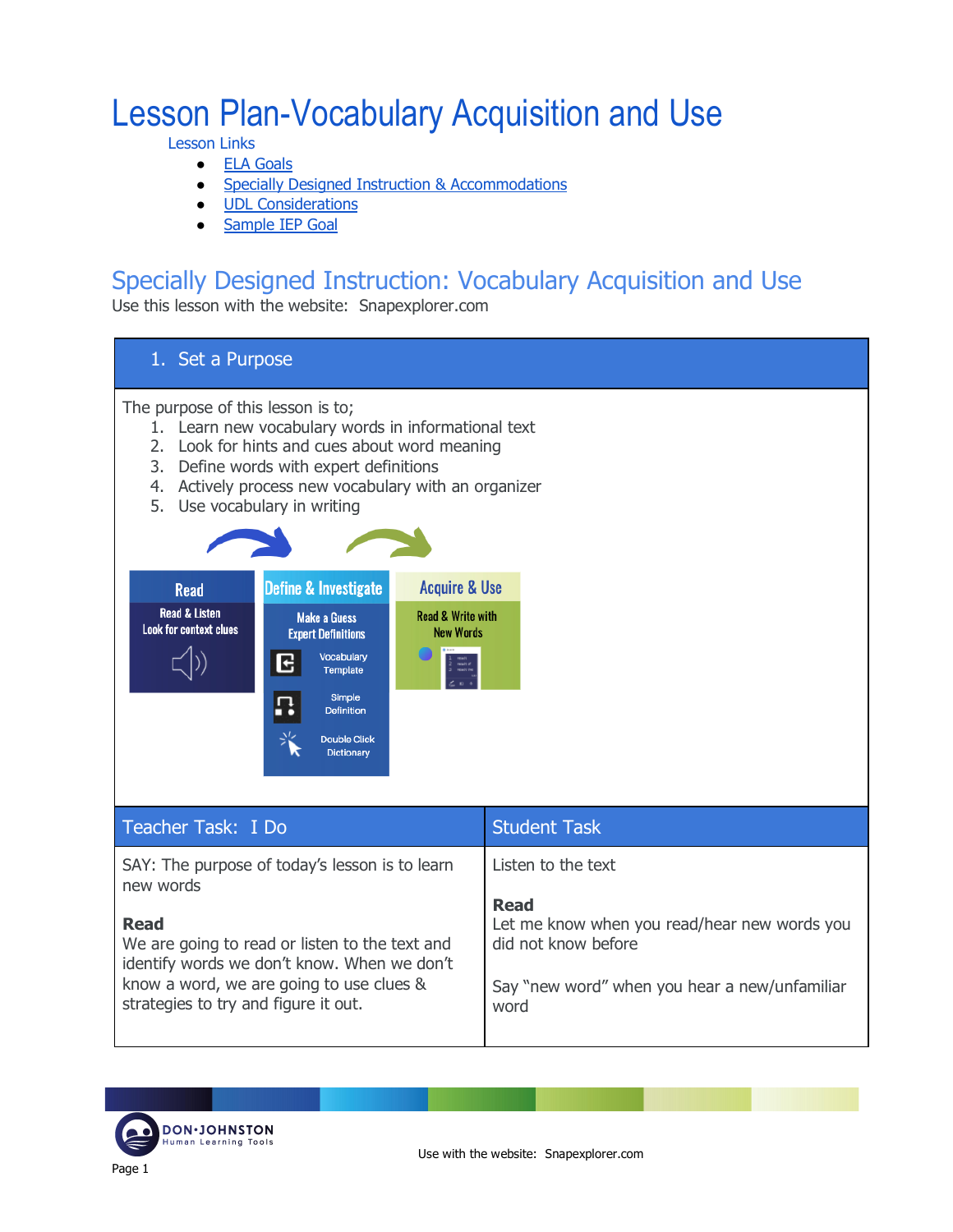| <b>Define</b><br>We will read/listen to the definition by clicking<br>on the word.                          | <b>Define</b><br>Make a guess about the word using clues from the<br>text                                                                        |
|-------------------------------------------------------------------------------------------------------------|--------------------------------------------------------------------------------------------------------------------------------------------------|
| <b>Acquire and Use</b><br>We will use strategies to help us remember the<br>word.                           | Watch how to use technology to learn about the<br>word                                                                                           |
| We will also try and use the word in a new<br>sentence.                                                     | <b>Acquire and Use</b><br>Listen to facts and ideas that go with the word<br>and ones that do not<br>Listen to how the new word can be used in a |
| DO: Model the sequence described above                                                                      | sentence                                                                                                                                         |
| Teacher Task: We Do                                                                                         | <b>Student Task</b>                                                                                                                              |
| Modify what you did in the I DO by<br>pausing/stopping and letting the student do part                      | <b>Read</b><br>Listen and watch the text read to you                                                                                             |
| of it.<br>You can say                                                                                       | Pause the reader when you find a word you don't<br>know                                                                                          |
| "Now it is your turn to try."<br>"How can this vocabulary organizer break this<br>down into smaller pieces" | <b>Define</b>                                                                                                                                    |
| "What are words you don't know"<br>"What do you think we should do next"                                    | Make a guess using clues (word parts, how it<br>sounds in the sentence or paragraph)                                                             |
| "I will show you and then you can try it on your<br>own"<br>"Which steps should we do together and which    | Double click on the word to hear the definition                                                                                                  |
| steps can you try on your own?"                                                                             | <b>Acquire and Use</b><br>Think of facts and ideas that go with the word and<br>ones that do not                                                 |
|                                                                                                             | Brainstorm how the word can be used in a<br>sentence                                                                                             |
|                                                                                                             |                                                                                                                                                  |
|                                                                                                             |                                                                                                                                                  |
| Teacher Task: You Do                                                                                        | <b>Student Task</b>                                                                                                                              |
| Support and encourage your students as they<br>work independently                                           | <b>Read</b><br>Read and Listen to the Text<br>Look for hints and cues about word meaning                                                         |

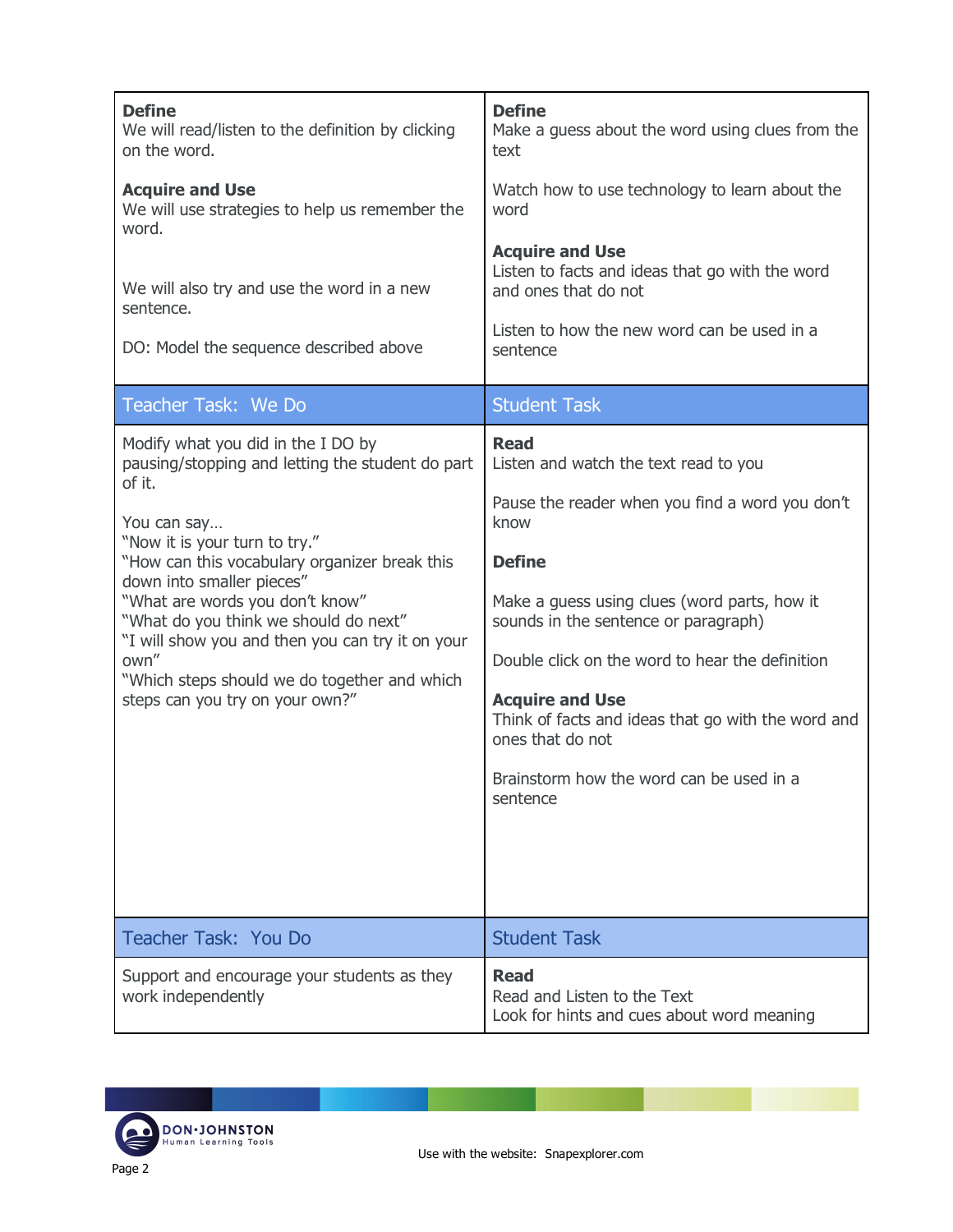|                                                                                                                                                                                                                                                                                                                                                                                                                                                                                                                                                                                                                                                                                                                                                              | <b>Define</b><br>Find vocabulary, highlight, add to eOrganizer<br><b>Acquire and Use</b><br>Write a sentence with the new word |
|--------------------------------------------------------------------------------------------------------------------------------------------------------------------------------------------------------------------------------------------------------------------------------------------------------------------------------------------------------------------------------------------------------------------------------------------------------------------------------------------------------------------------------------------------------------------------------------------------------------------------------------------------------------------------------------------------------------------------------------------------------------|--------------------------------------------------------------------------------------------------------------------------------|
| Turn in your work<br>Ask the student to finish and send you the<br>document by email or uploading it to your<br>classroom.                                                                                                                                                                                                                                                                                                                                                                                                                                                                                                                                                                                                                                   | When done, go to the<br>Q.<br>b<br>"snowman" (3 dots)<br>Print or download and upload to your google drive.                    |
| <b>Teacher Task: Next Steps</b>                                                                                                                                                                                                                                                                                                                                                                                                                                                                                                                                                                                                                                                                                                                              | <b>Student Task</b>                                                                                                            |
| <b>Reading: Repeat with other vocabulary</b><br>assignments in general education classes.<br>Build Background Knowledge: Repeat with<br>upcoming reading assignments-study vocabulary<br>before the class lesson.<br>Collaborative Learning-Repeat with another<br>teacher/class.<br>General Educator can deliver the I Do and We<br>Do sections while the Special Educator/Therapist<br>supports individual students.<br><b>Social Emotional/Behavior/Transition:</b><br>Discuss how the tools supported the students'<br>learning.<br>Discuss self-advocacy strategies for using Snap<br>& Read other classes.<br>Transition goals: How will these tools be<br>useful in your current classes and eventually<br>your college classes or in a work setting. | You have assigned reading in many of your<br>classes. Use the strategies we practiced to define<br>and remember new words.     |

### ELA Standard Alignment

- Vocabulary Acquisition and Use
- Knowledge of Language

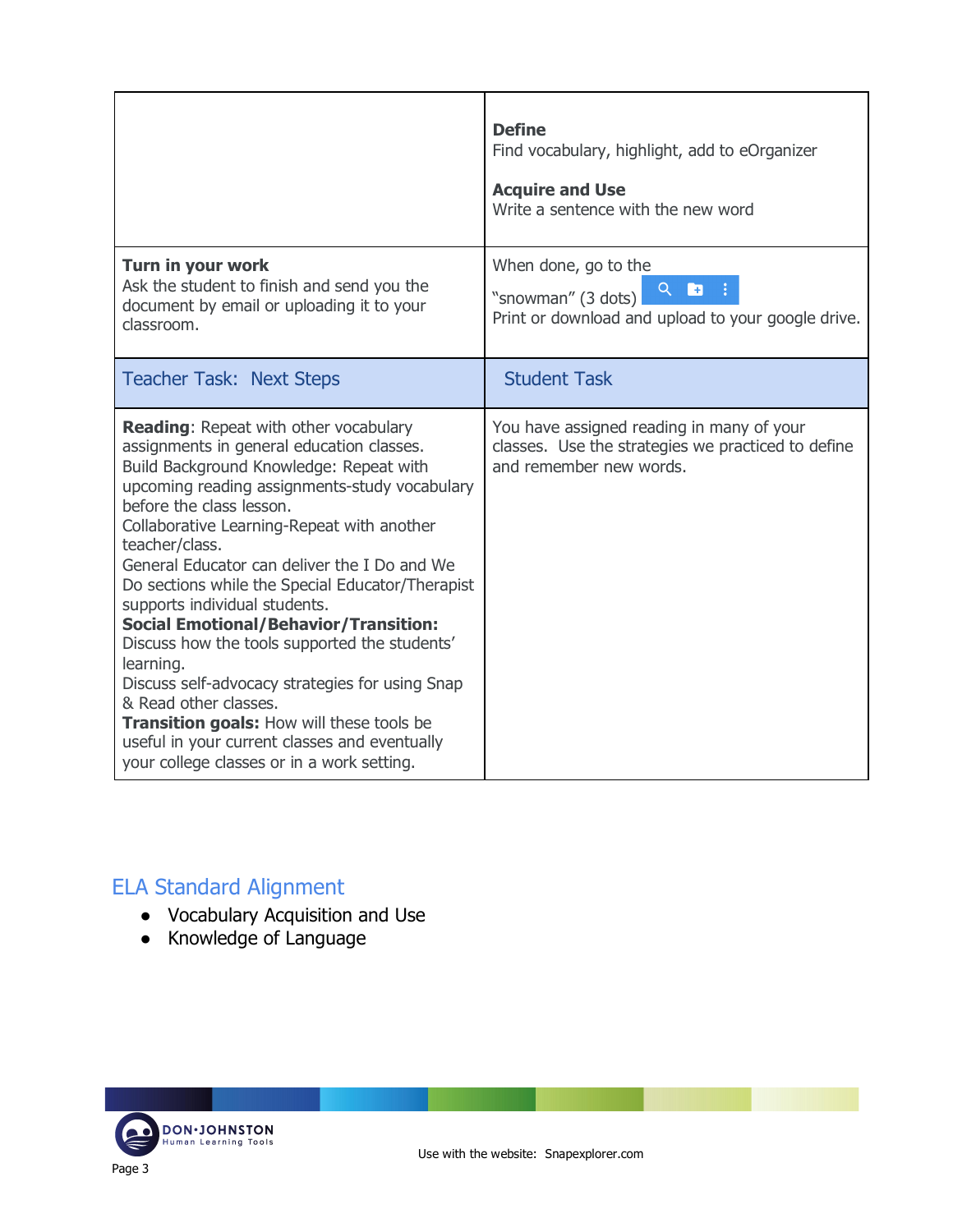### Specially Designed Instruction & Accommodations

| <b>IEP-Determined Adaptations to</b><br>Content                                                                                                                                                                                                                                                                                                                                                  | <b>Research-Based Methodology</b>                                                                                                                                                                                   | Delivery of<br>Instruction                                                                                                                                |
|--------------------------------------------------------------------------------------------------------------------------------------------------------------------------------------------------------------------------------------------------------------------------------------------------------------------------------------------------------------------------------------------------|---------------------------------------------------------------------------------------------------------------------------------------------------------------------------------------------------------------------|-----------------------------------------------------------------------------------------------------------------------------------------------------------|
| Modified text:<br>Essential vocabulary identified<br>Image Supported text<br>$\bullet$<br>Graphic dictionary<br>Simplified text<br>Contextual support<br>Readaloud<br>Assistive Technology: Text-to-speech<br>eHighlighter and<br>eOrganizer/Graphic Organizer for<br>structured vocabulary study<br>Word Prediction with Topic Dictionary<br>to utilize new vocabulary in writing<br>repeatedly | • High interest text<br>• Explicit instruction<br>• Graphic support<br>• Gradual Release Model<br>1. Set a purpose<br>2. Focused lesson (I do)<br>3. Guided practice (We do)<br>4. Independent practice<br>(You do) | Explicit<br>instruction<br>Pre-teaching<br>Modeling<br>$\bullet$<br>Repeated<br>opportunities<br>for practice<br>eLearning<br>Face to Face<br>Small Group |

#### Sample IEP Goals:

#### **Sample Standards-based ELA Goal:**

Given an informational text, student will determine or clarify the meaning of teacher selected/ unknown and words by using context clues, analyzing word parts, and consulting reference materials as demonstrated by completing an outline or graphic organizer with 80%accuracy.

#### **Social Emotional/Behavior Goal:**

Self-Advocacy: Given Assistive Technology & Accommodations, student will identify and advocate use of tools and strategies as evidenced by 4 outline/notes turned in as assignments.

#### **Transition Goal:**

Given direct instruction and guided practice using assistive technology for reading assignments, student will use 1-4 different tools independently in 4 different reading assignments.

#### **Speech & Language Goal (Vocabulary)**

Given words, student will be able to define age-appropriate vocabulary words using context clues, expert definitions, synonyms, antonyms, and by example during structured activities with 80% accuracy and minimal cues.

**Occupational Therapy Goal** (Executive Functioning, Working Memory, Graphic Organizer) The student will use graphic organizers to record or recall content knowledge as evidenced 8 outlines turned in as assignments.